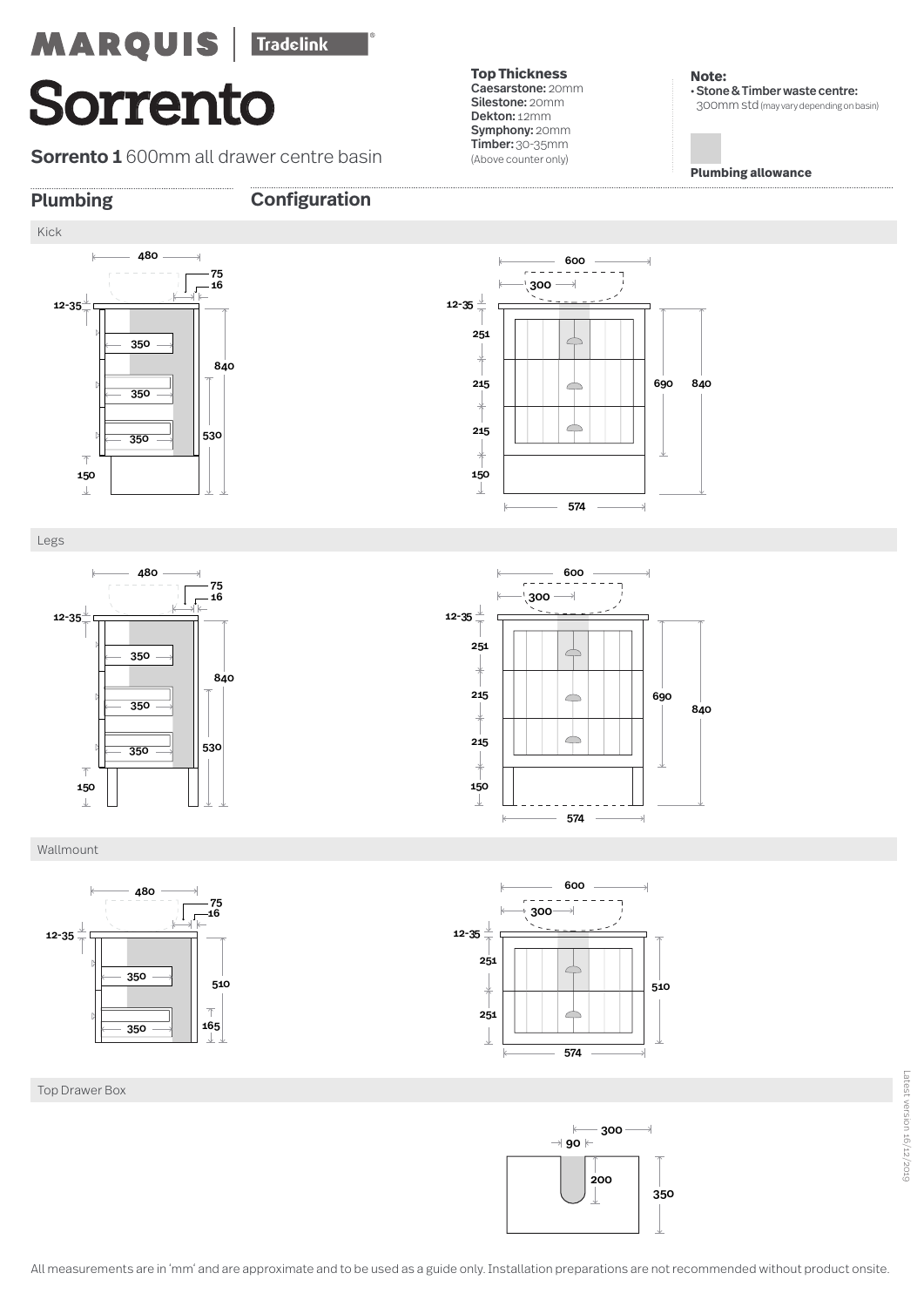**Sorrento 2** 600mm centre basin

**Top Thickness**  Caesarstone: 20mm Silestone: 20mm Dekton: 12mm Symphony: 20mm Timber: 30-35mm (Above counter only)

**Note:**  • Stone & Timber waste centre: 300mm std(may vary depending on basin)

**Plumbing allowance**



### **Plumbing Configuration**



Legs



600  $\frac{1}{\Gamma}$  = = = = =  $\overline{1}$  $300$  $\rightarrow$ 12-35  $\sqrt{2}$ C 690 840 150 J  $\mathbb{k}$ 574  $\rightarrow$ 



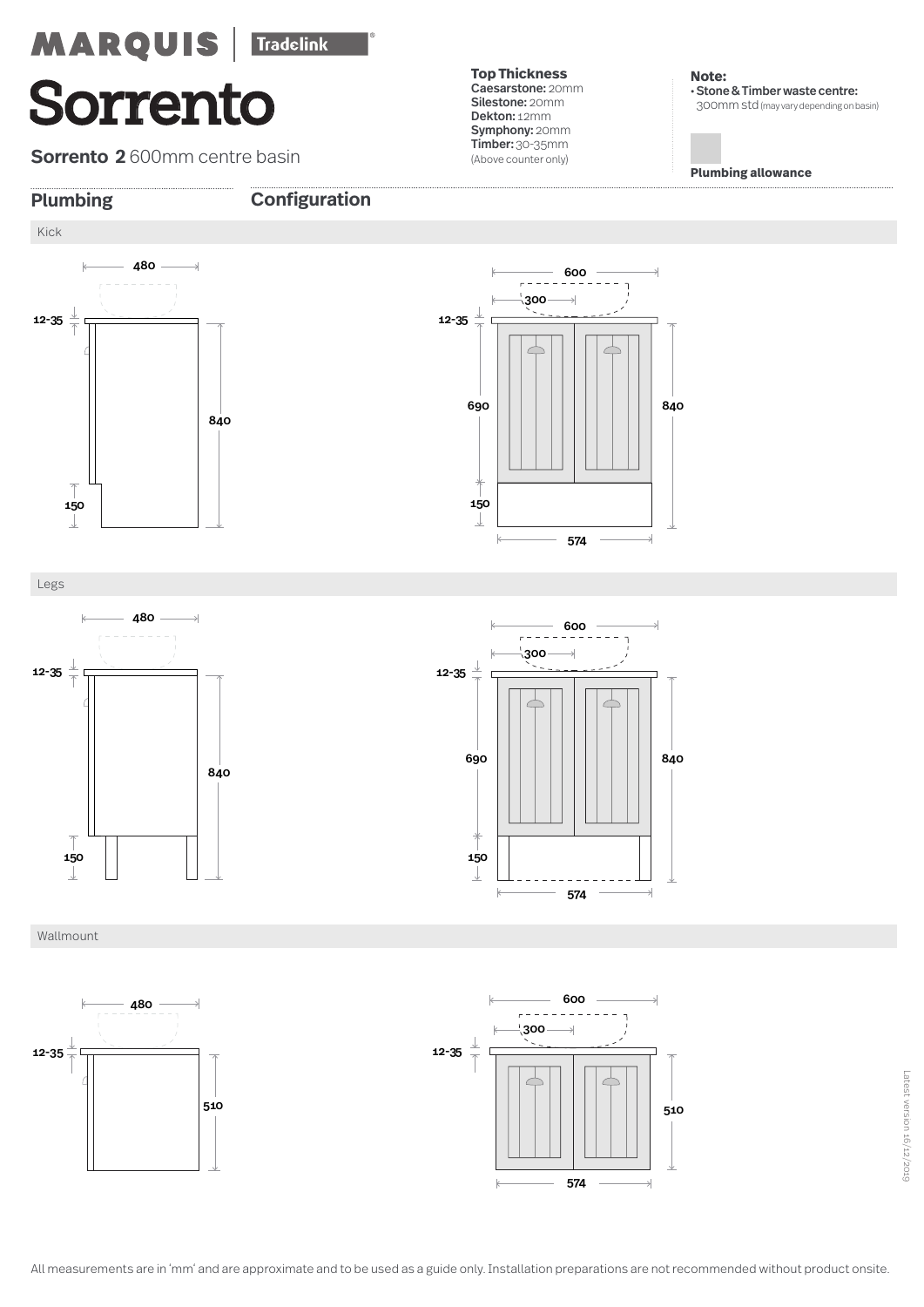**Sorrento 3** 750mm all drawer centre basin

**Top Thickness**  Caesarstone: 20mm Silestone: 20mm Dekton: 12mm Symphony: 20mm Timber: 30-35mm (Above counter only)

**Note:**  • Stone & Timber waste centre: 375mm std(may vary depending on basin)

**Plumbing allowance**

**Plumbing Configuration**





750  $\omega = \omega$   $\omega$  $\overline{\mathbb{I}}$  $^{\circ}$ 375  $\rightarrow$ ٠. 12-35 251  $\overline{\phantom{a}}$ 215 690  $\overline{\phantom{a}}$ 840  $\triangle$ 215 150 J 724







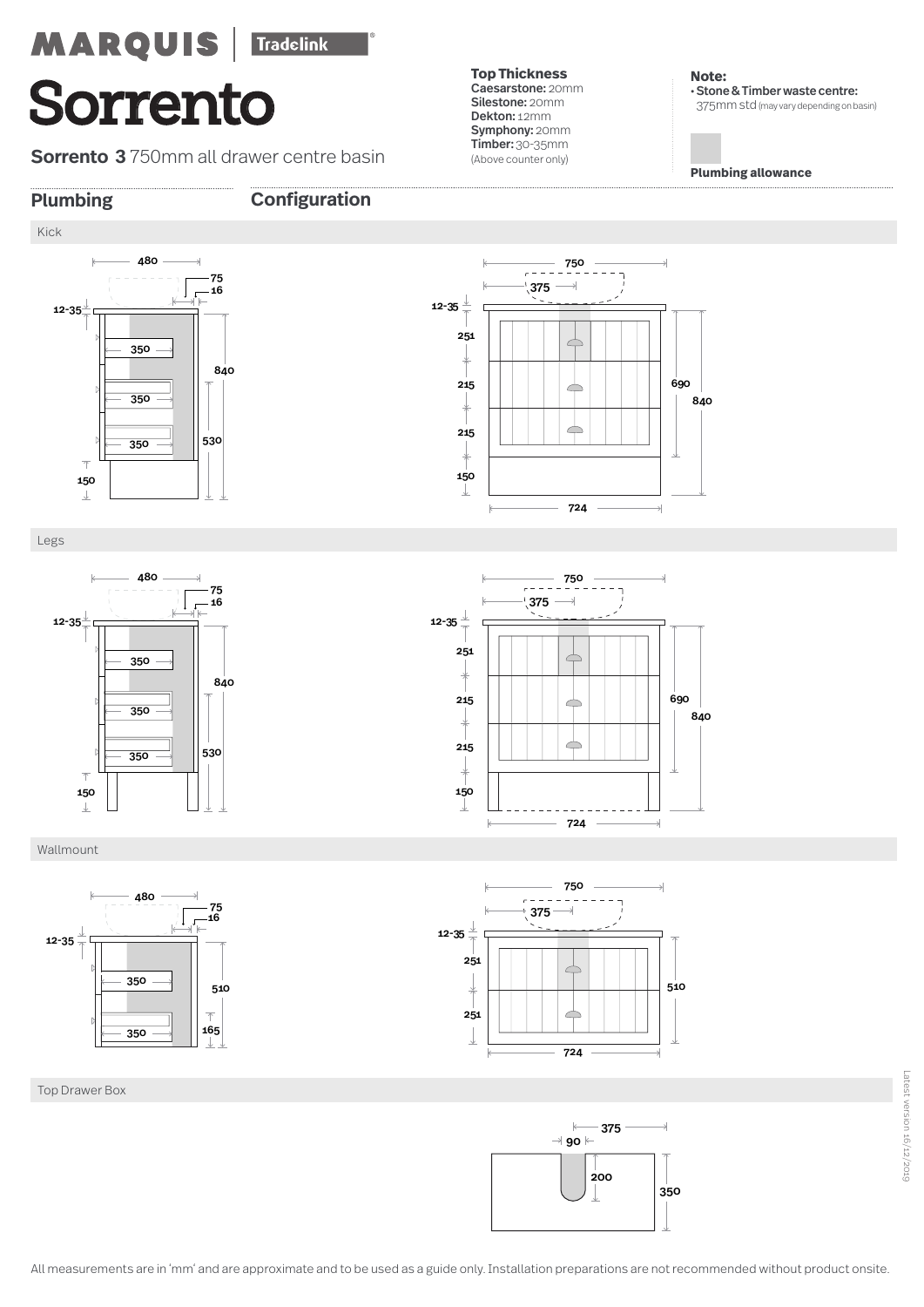**Sorrento 4** 750mm centre basin

**Top Thickness**  Caesarstone: 20mm Silestone: 20mm Dekton: 12mm Symphony: 20mm Timber: 30-35mm (Above counter only)

### **Note:**

• Stone & Timber waste centre: 375mm std(may vary depending on basin)

• Available in Left or Right Hand Drawers

**Plumbing allowance**



### **Plumbing Configuration**



Legs







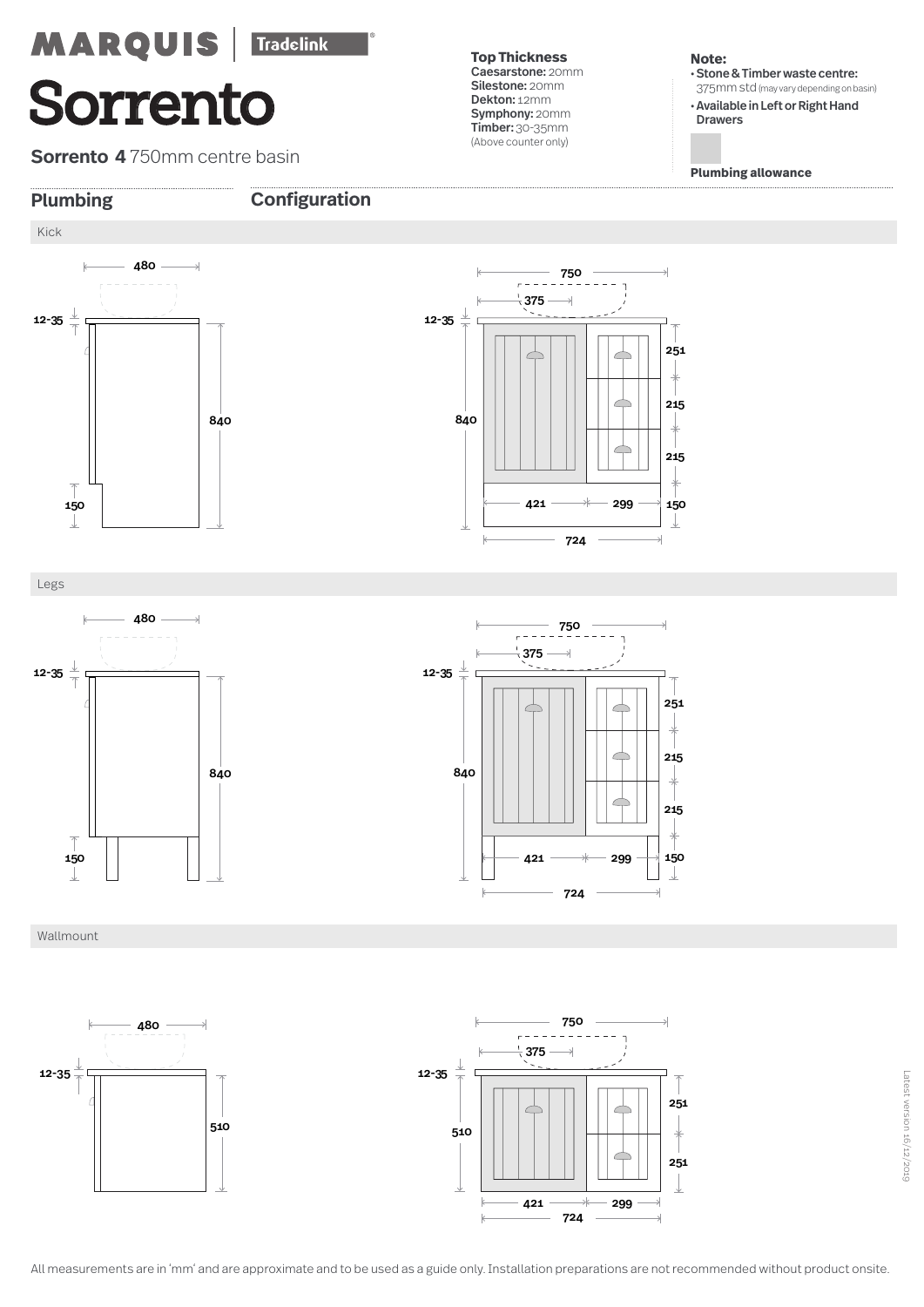## Tradelink **MARQUIS Sorrento**

**Sorrento 5** 900mm all drawer centre basin

ر،<br>16-

**Top Thickness**  Caesarstone: 20mm Silestone: 20mm Dekton: 12mm Symphony: 20mm Timber: 30-35mm (Above counter only)

 $\overline{\phantom{0}}$ 

 $\overline{\phantom{0}}$ 

 $\overline{\phantom{a}}$ 

**Note:**  • Stone & Timber waste centre: 450mm std(may vary depending on basin)

**Plumbing allowance**

 

**Plumbing Configuration**





Wallmount

12-35

 $\downarrow$ 







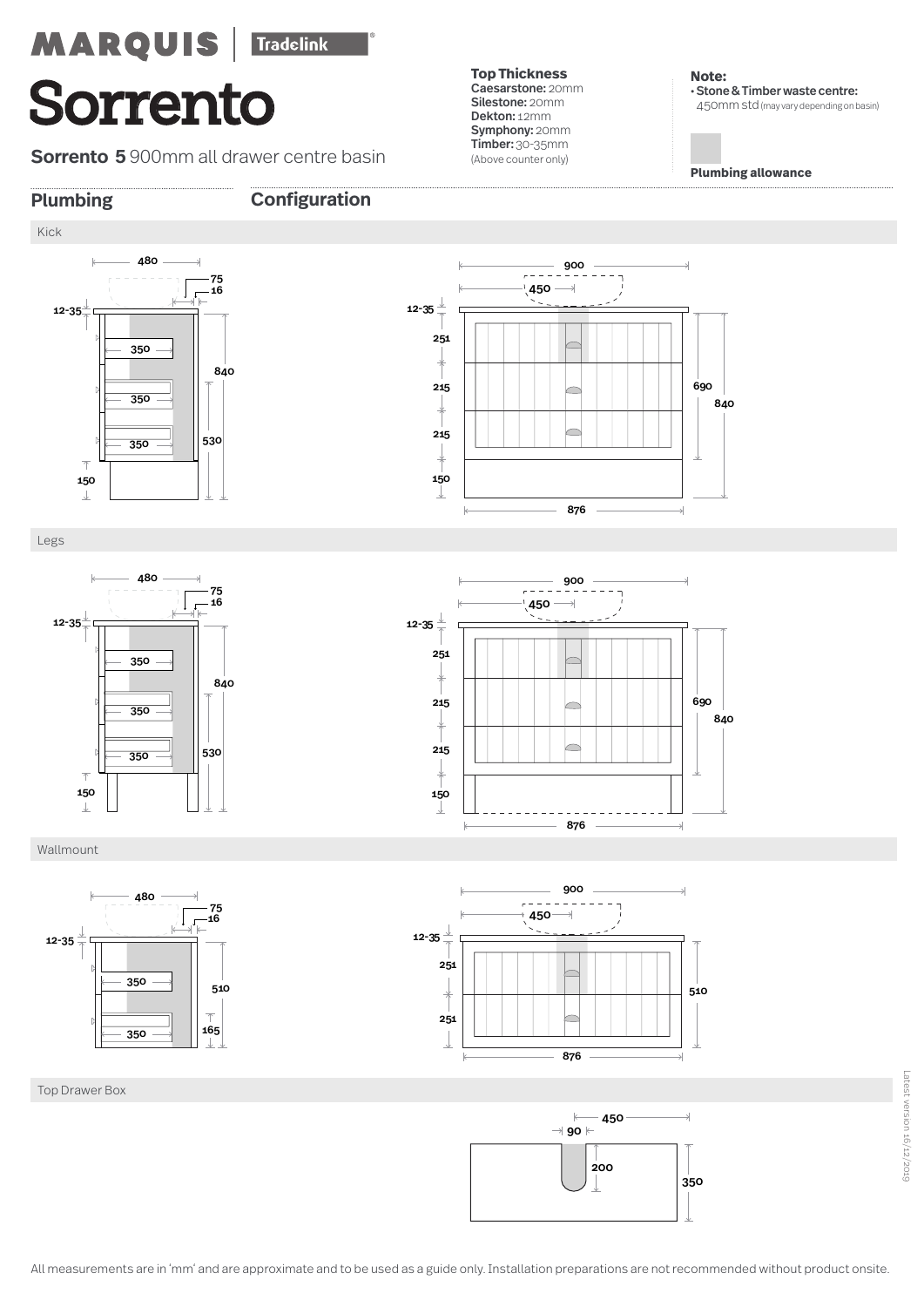**Sorrento 6** 900mm centre basin

**Top Thickness**  Caesarstone: 20mm Silestone: 20mm Dekton: 12mm Symphony: 20mm Timber: 30-35mm (Above counter only)

### **Note:**

• Stone & Timber waste centre: 450mm std(may vary depending on basin)

• Available in Left or Right Hand Drawers

**Plumbing allowance**



### **Plumbing Configuration**



Legs







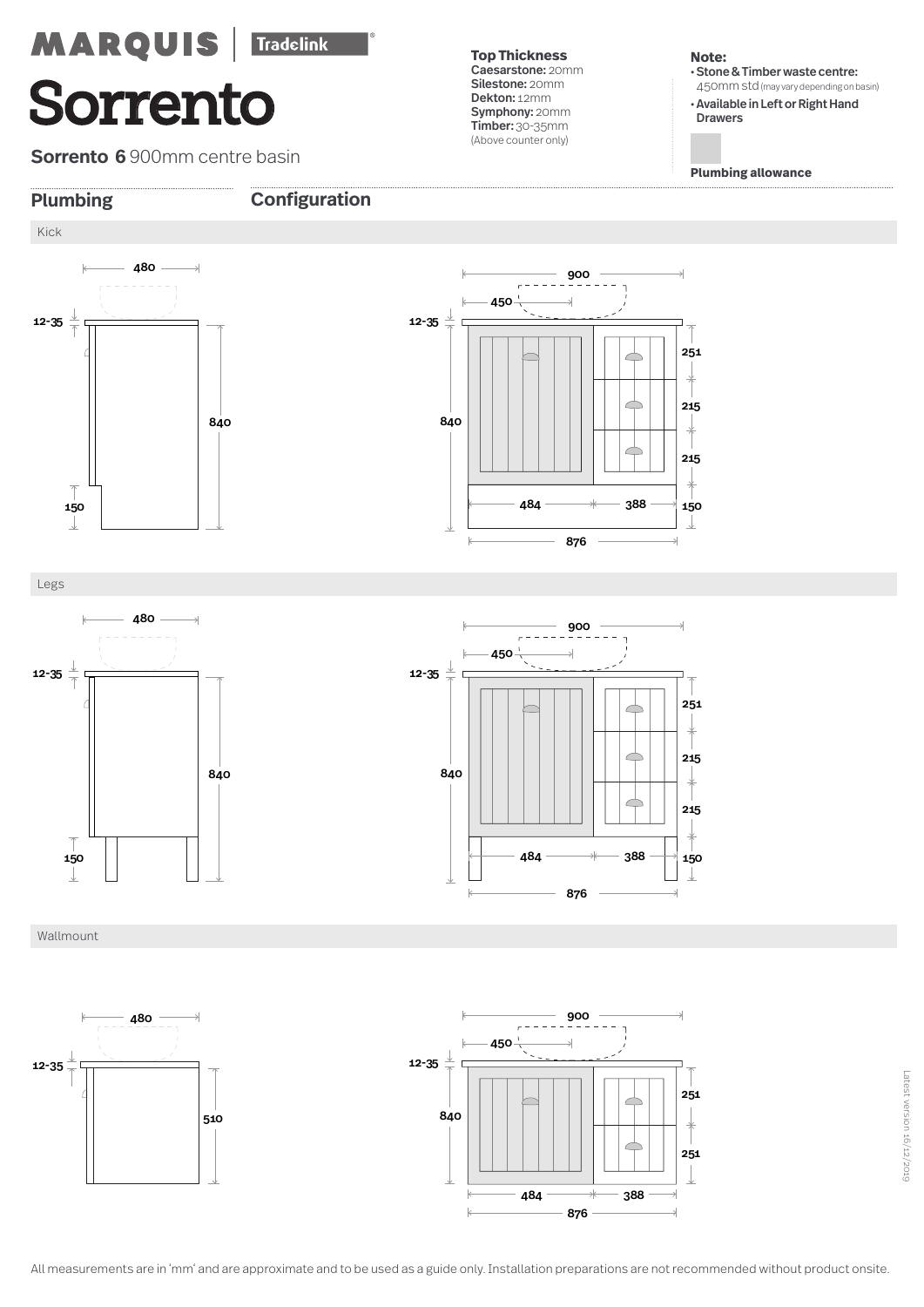**Sorrento 7 900mm off centre basin** 

**Top Thickness**  Caesarstone: 20mm Silestone: 20mm Dekton: 12mm Symphony: 20mm Timber: 30-35mm (Above counter only)

### **Note:**

• Stone & Timber waste centre: 300mm std(may vary depending on basin)

• Drawers opposite side to bowl

• Available Left or Right hand basin

**Plumbing allowance**



### **Plumbing Configuration**



Legs







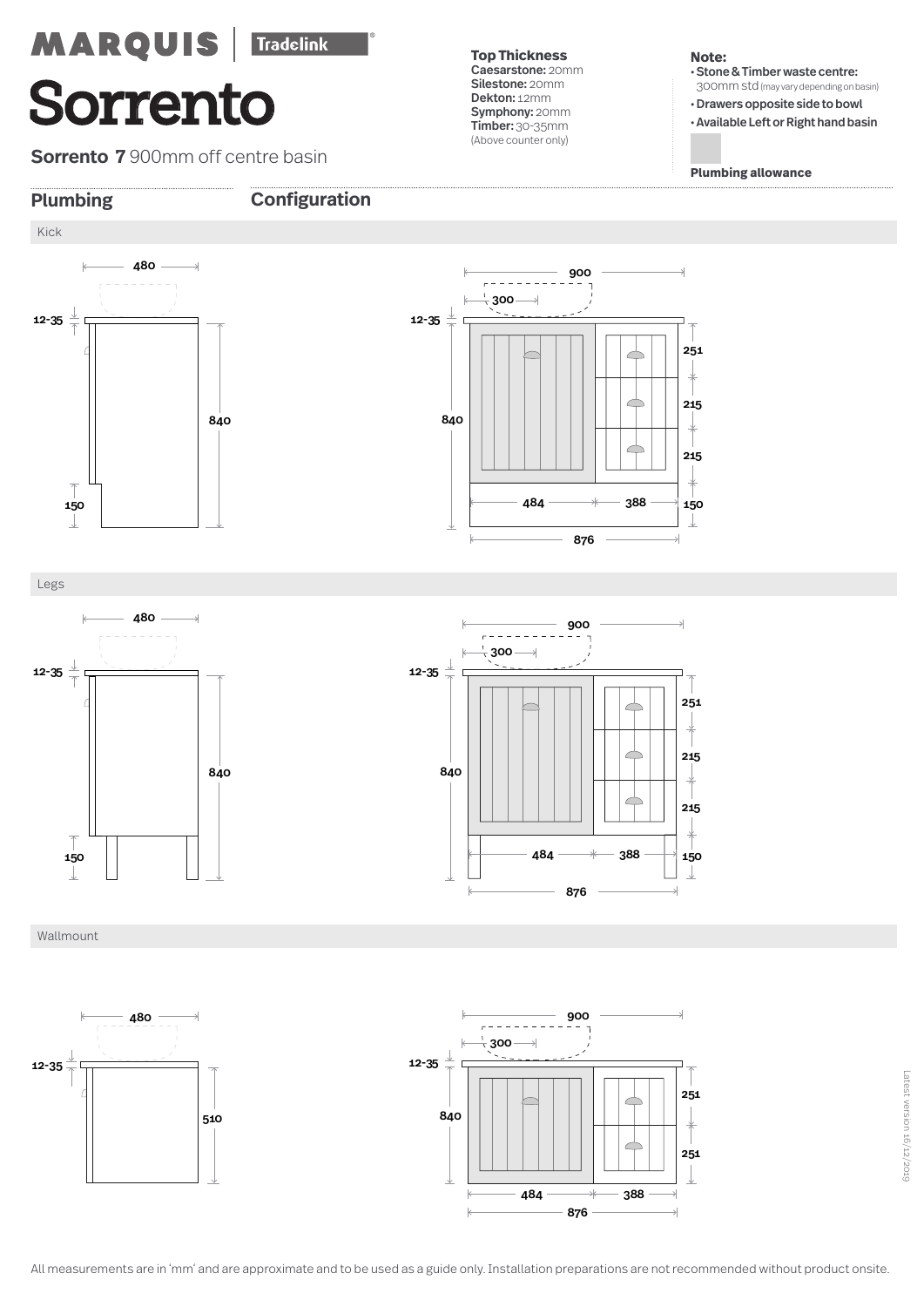## Tradelink **MARQUIS Sorrento**

**Sorrento 8S** 1200mm all drawer centre basin

**Top Thickness**  Caesarstone: 20mm Silestone: 20mm Dekton: 12mm Symphony: 20mm Timber: 30-35mm (Above counter only)

**Note:**  • Stone & Timber waste centre: 600mm std(may vary depending on basin)

**Plumbing allowance**

### **Plumbing Configuration**

12-35

Kick

### 



Legs

 $\downarrow$ 











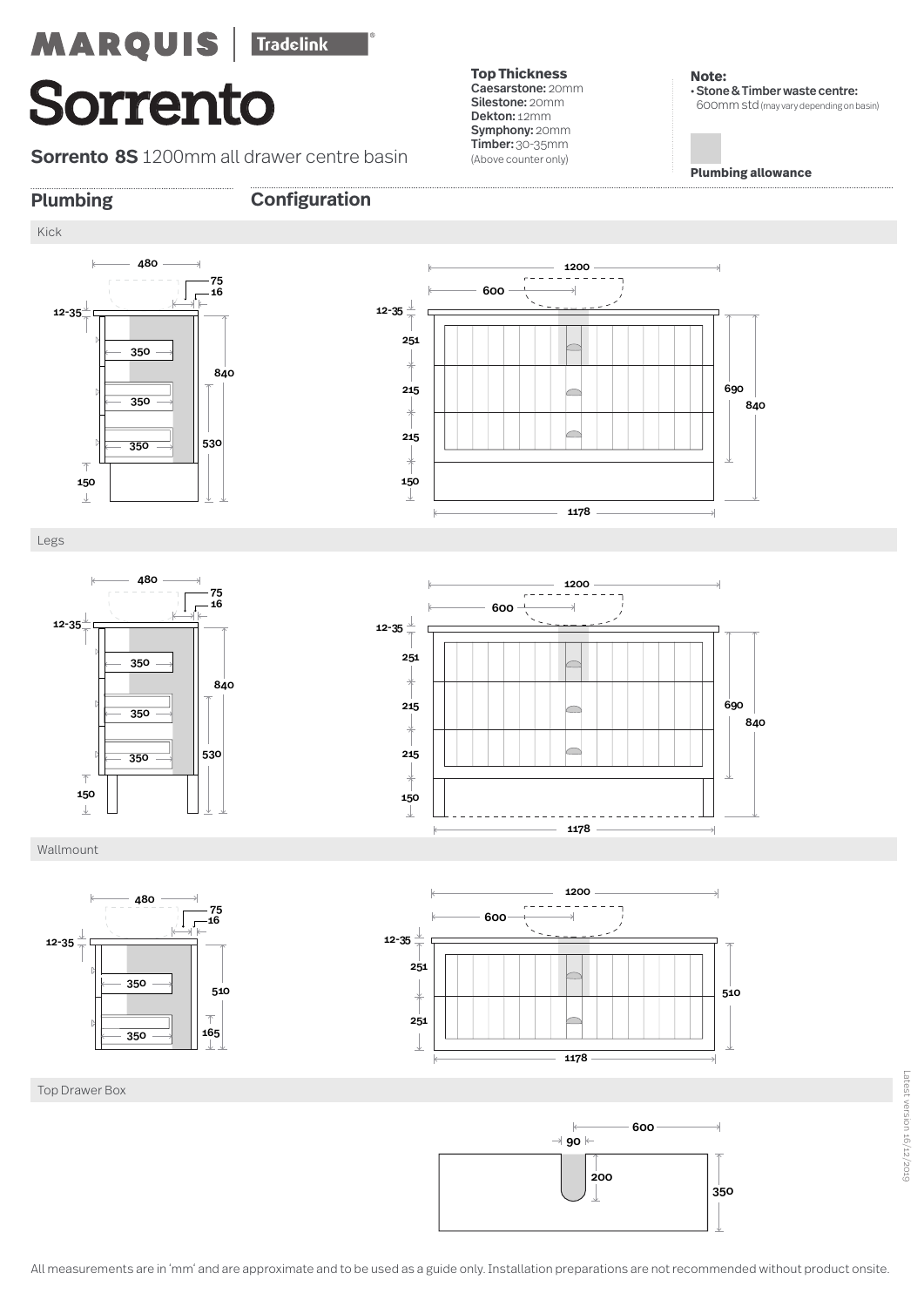**Sorrento 8D** 1200mm all drawer double basin

**Plumbing Configuration**

**Top Thickness**  Caesarstone: 20mm Silestone: 20mm Dekton: 12mm Symphony: 20mm Timber: 30-35mm (Above counter only)

**Note:**  • Stone & Timber waste centre: 300mm std(may vary depending on basin)

**Plumbing allowance**





Legs









Top Drawer Box

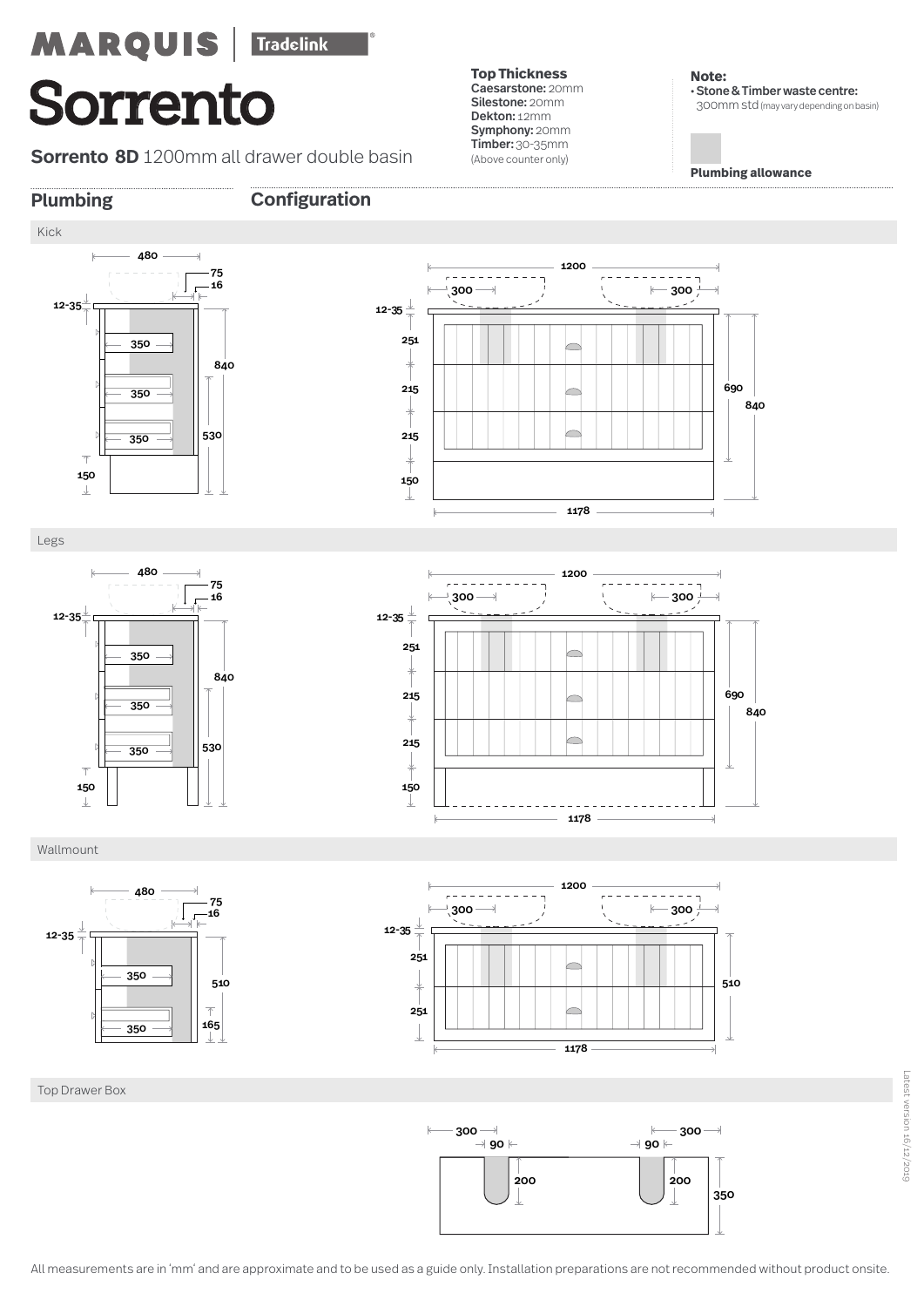**Sorrento 9** 1200mm centre basin

**Plumbing Configuration**

**Top Thickness**  Caesarstone: 20mm Casa Ceramic top: 20mm Silestone: 20mm Dekton: 12mm Symphony: 20mm Timber: 30-35mm (Above counter only)

**Note:**  • Stone & Timber waste centre: 600mm std(may vary depending on basin)

**Plumbing allowance**





Legs







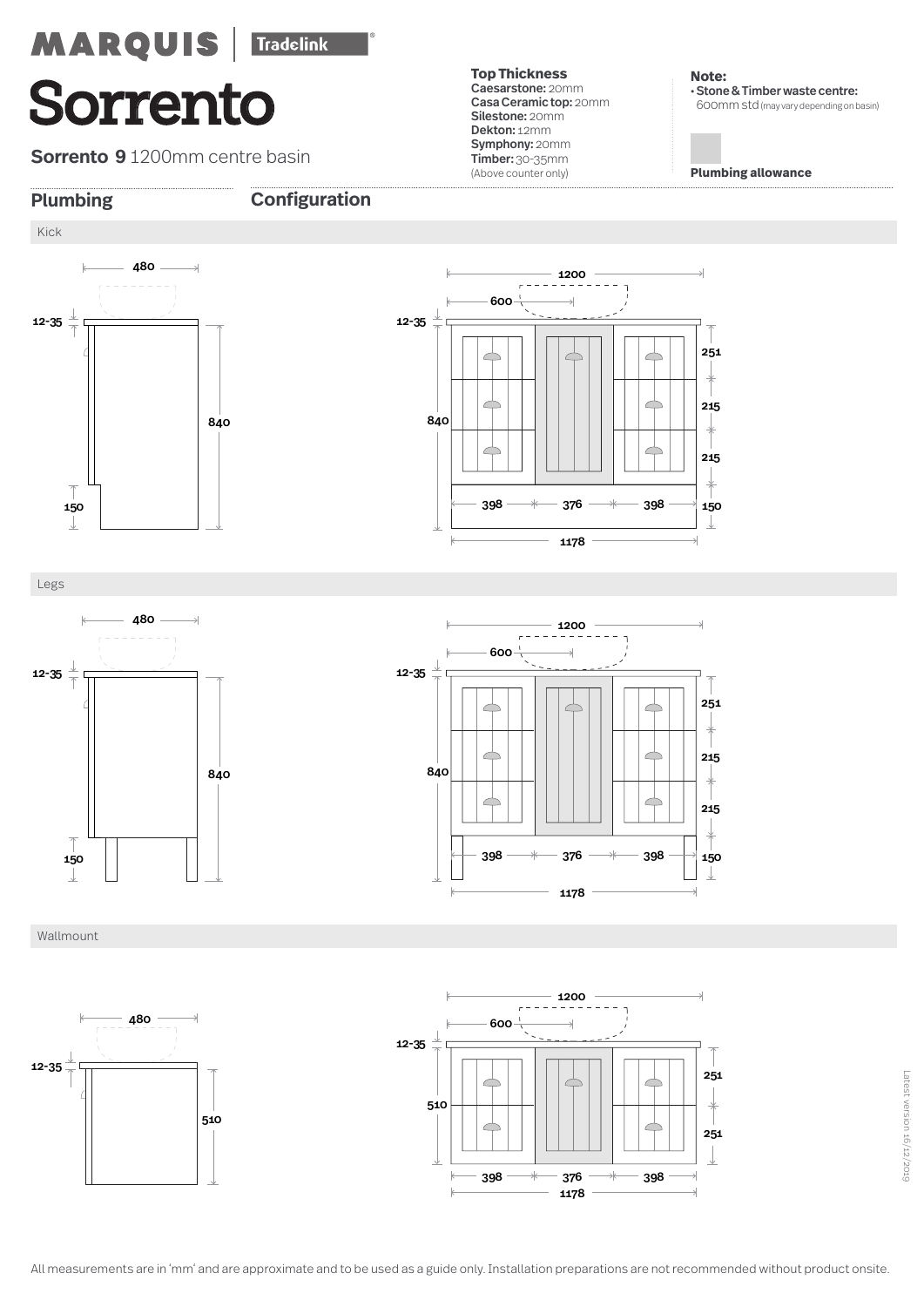**Sorrento 10** 1200mm off centre basin

**Top Thickness**  Caesarstone: 20mm Silestone: 20mm Dekton: 12mm Symphony: 20mm Timber: 30-35mm (Above counter only)

### **Note:**

• Stone & Timber waste centre: 300mm std(may vary depending on basin) • Available Left or Right hand basin

**Plumbing allowance**

Kick

12-35

### **Plumbing Configuration**



Legs





Wallmount





Latest version 16/12/2019

Latest version 16/12/2019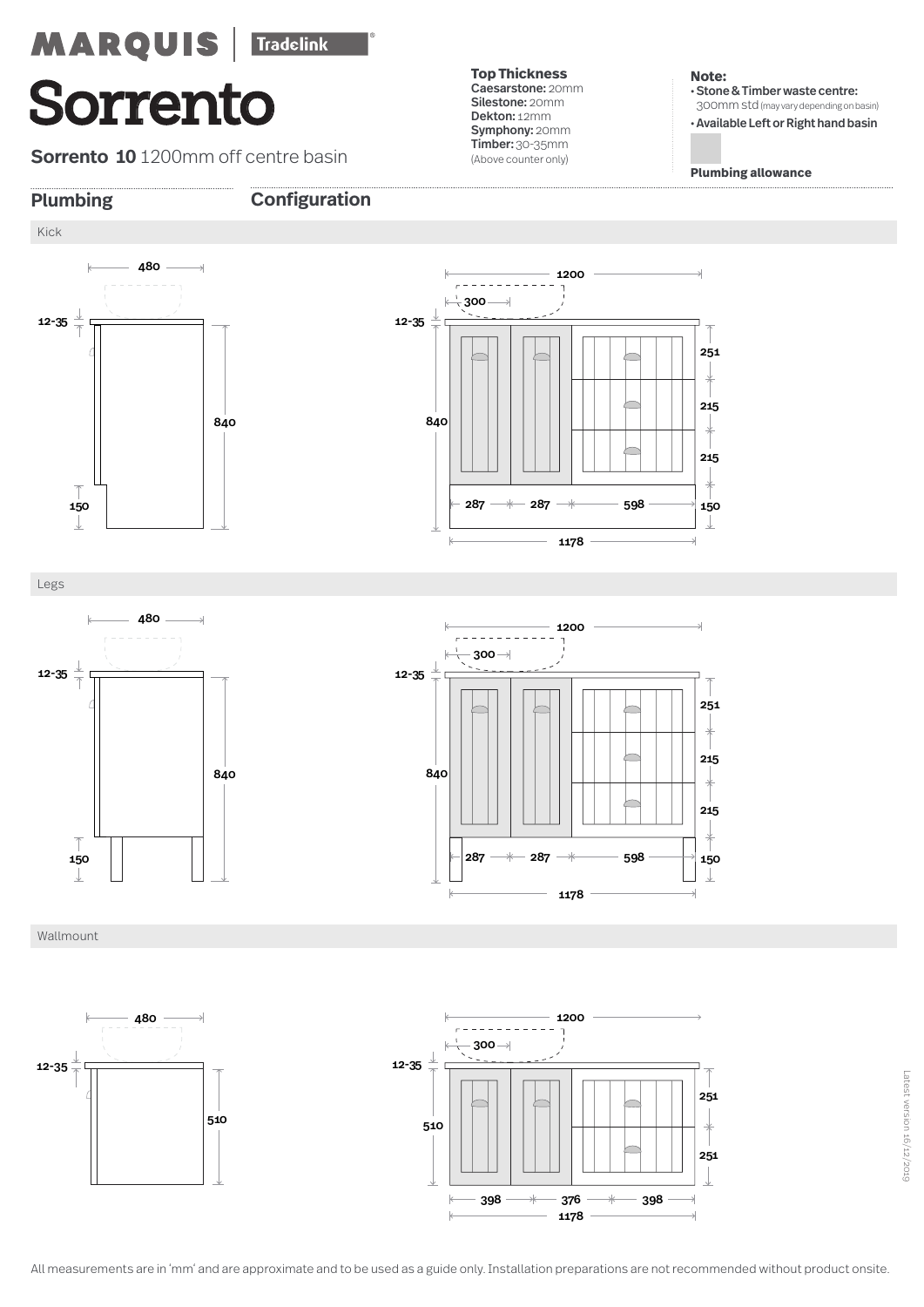**Sorrento 11** 1200mm double basin

**Top Thickness**  Caesarstone: 20mm Silestone: 20mm Dekton: 12mm Symphony: 20mm Timber: 30-35mm (Above counter only)

**Note:**  • Stone & Timber waste centre: 300mm std(may vary depending on basin)

**Plumbing allowance**

150

 $\downarrow$ 

215

 $\overline{\phantom{a}}$ 

215

251



### **Plumbing Configuration**



Legs





Wallmount





Latest version 16/12/2019

Latest version 16/12/2019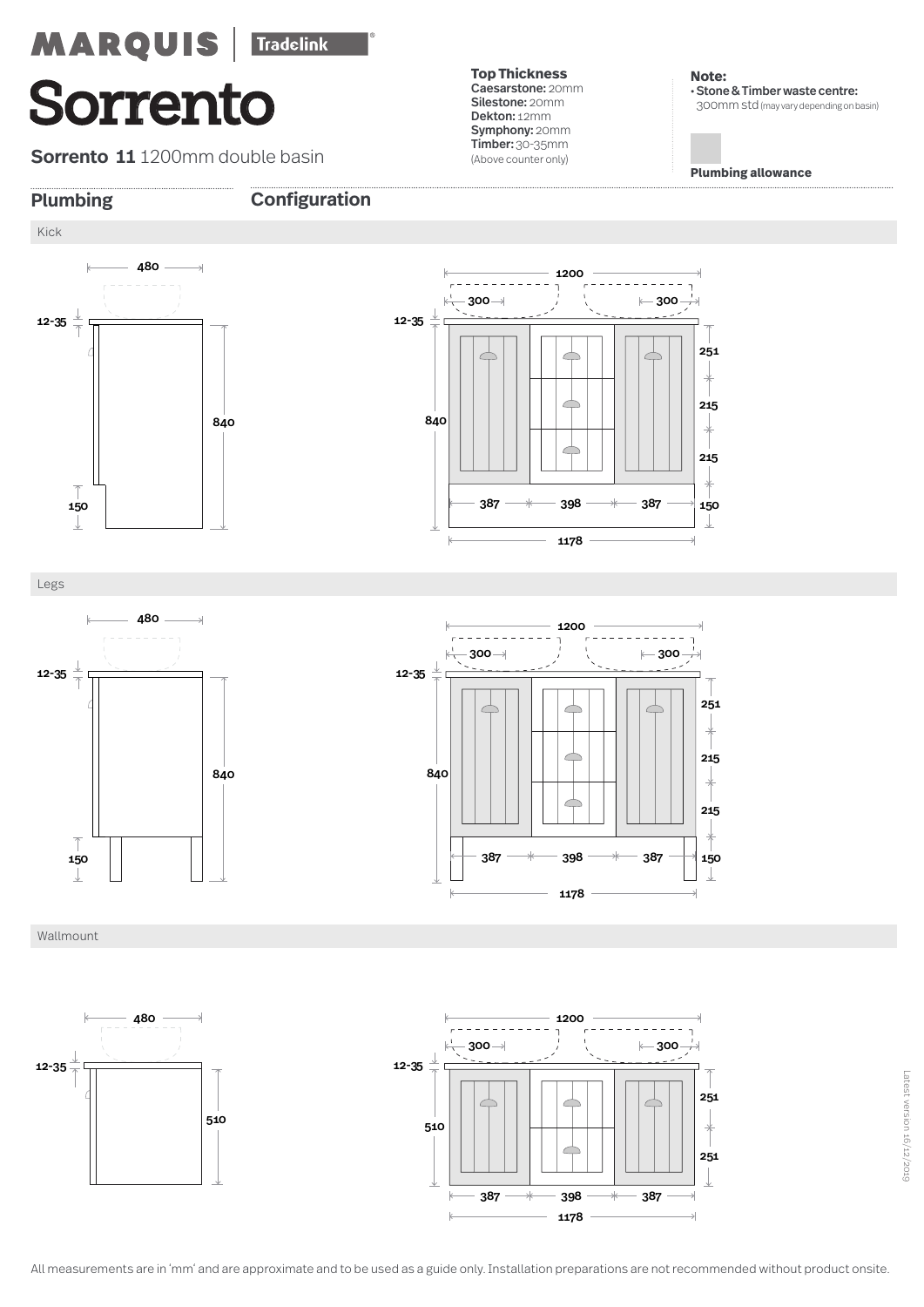**Sorrento 12** 1500mm all drawer single basin

**Top Thickness**  Caesarstone: 20mm Silestone: 20mm Dekton: 12mm Symphony: 20mm Timber: 30-35mm (Above counter only)

**Note:**  • Stone & Timber waste centre: 750mm std(may vary depending on basin)

**Plumbing allowance**

### **Plumbing Configuration**





Legs





Wallmount







Top Drawer Box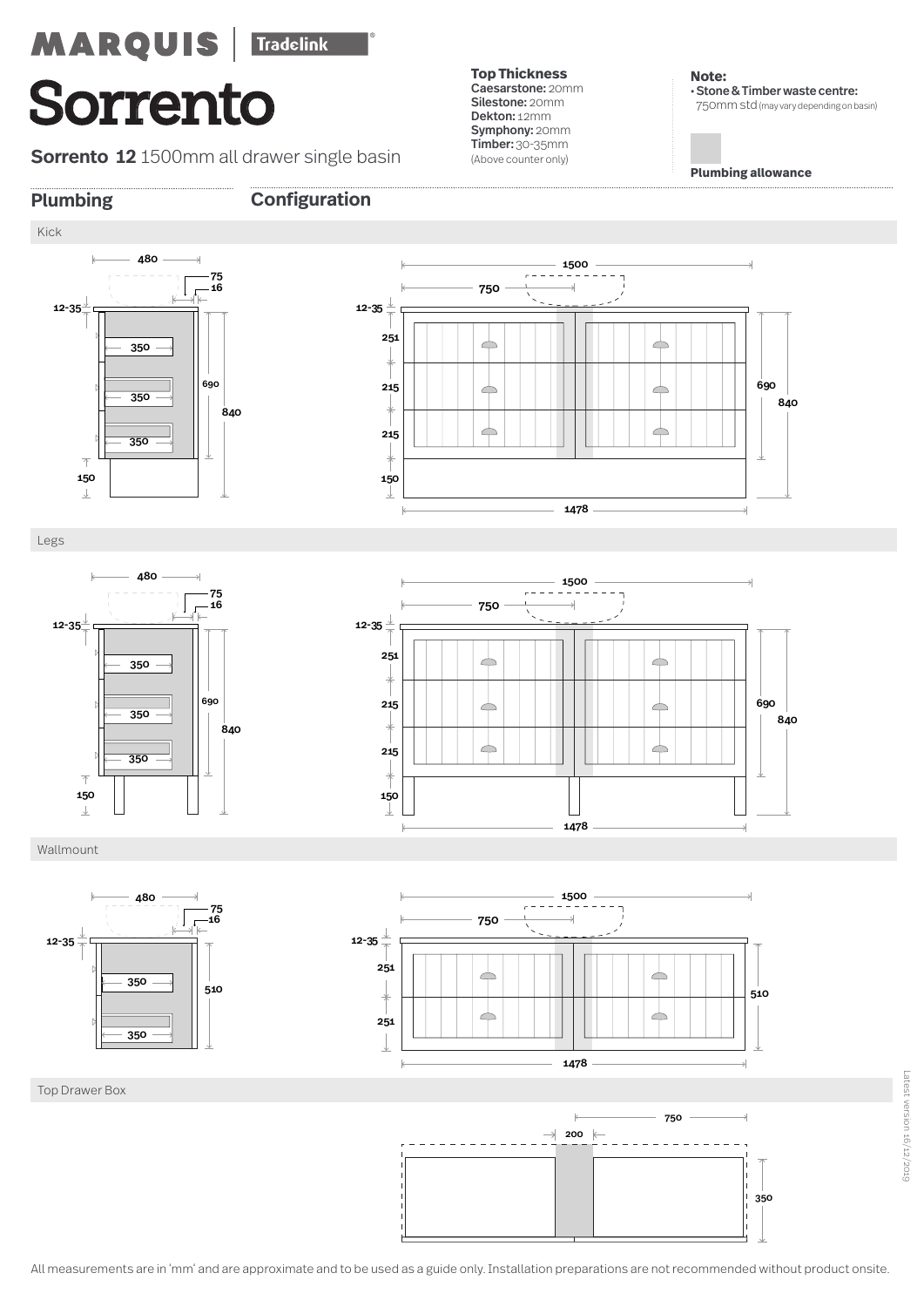**Sorrento 13** 1500mm all drawer double basin

**Top Thickness**  Caesarstone: 20mm Silestone: 20mm Dekton: 12mm Symphony: 20mm Timber: 30-35mm (Above counter only)

**Note:**  • Stone & Timber waste centre: 375mm std(may vary depending on basin)

**Plumbing allowance**

 



### **Plumbing Configuration**







### Wallmount





Top Drawer Box

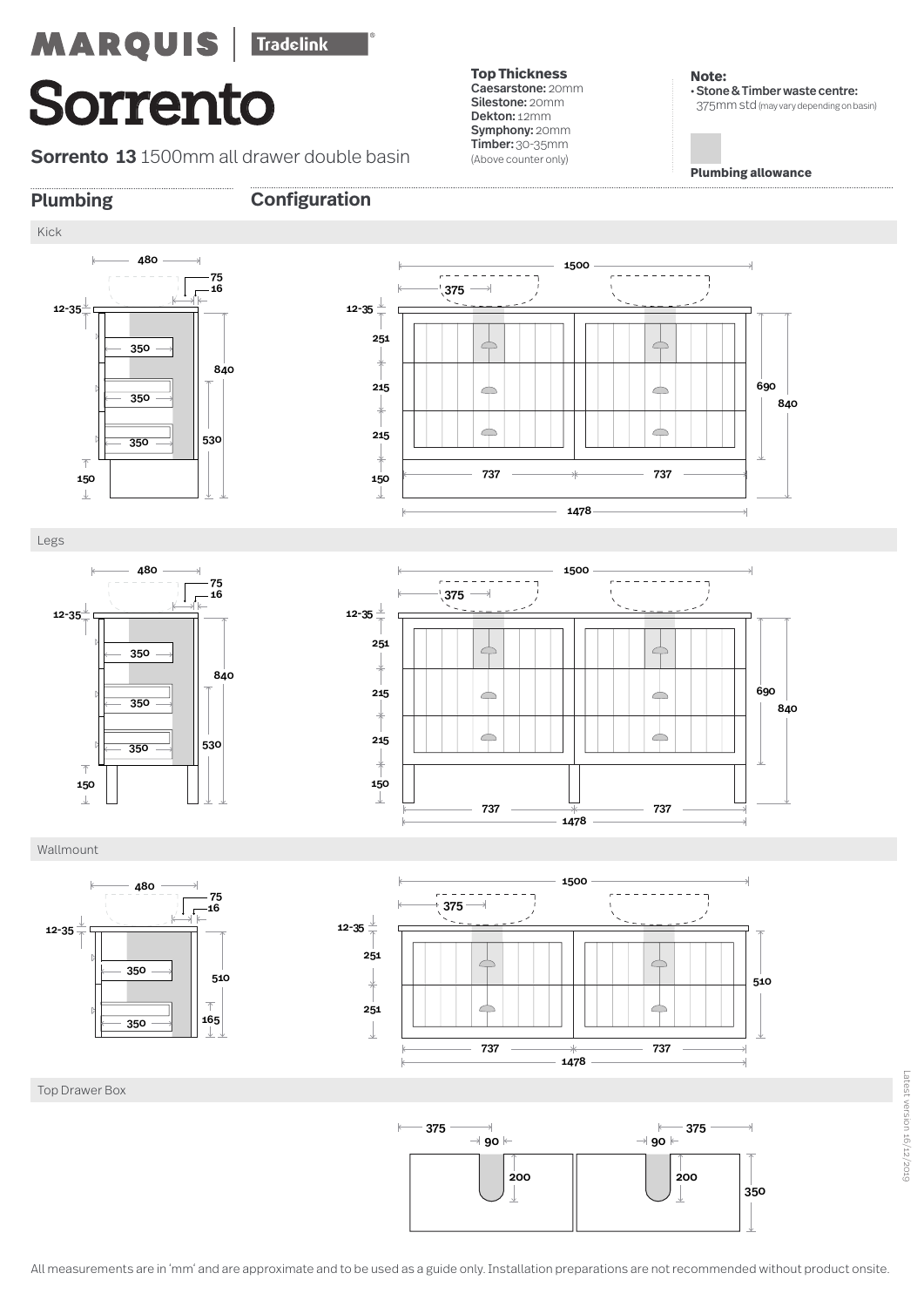**Sorrento 14** 1500mm centre basin

**Top Thickness**  Caesarstone: 20mm Silestone: 20mm Dekton: 12mm Symphony: 20mm Timber: 30-35mm (Above counter only)

**Note:**  • Stone & Timber waste centre: 750mm std(may vary depending on basin)

**Plumbing allowance**

### **Plumbing Configuration**





Legs







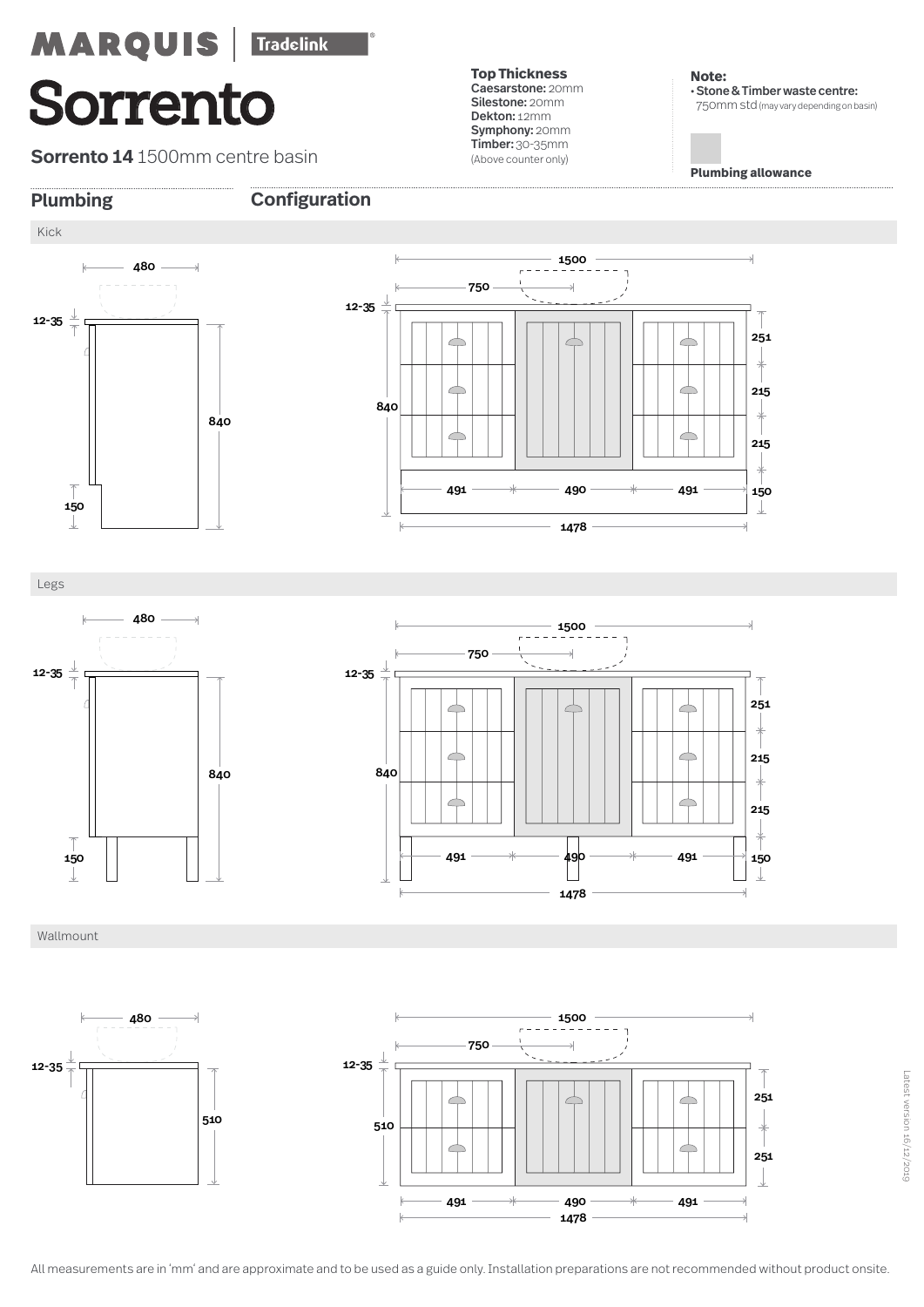**Sorrento 15** 1500mm double basin

**Top Thickness**  Caesarstone: 20mm Silestone: 20mm Dekton: 12mm Symphony: 20mm Timber: 30-35mm (Above counter only)

**Note:**  • Stone & Timber waste centre: 375mm std(may vary depending on basin)

**Plumbing allowance**





Legs





Wallmount





Latest version 16/12/2019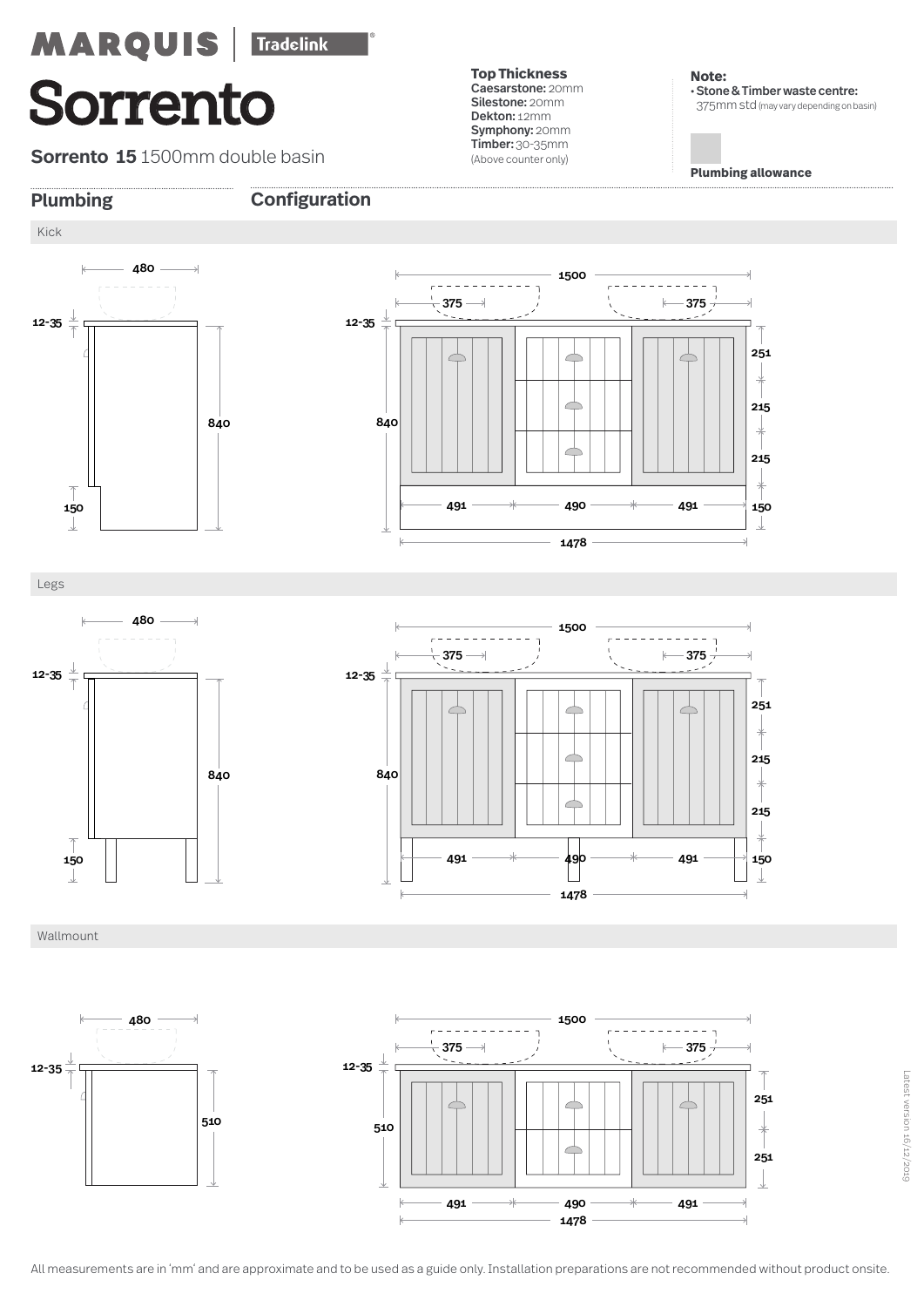**Sorrento 16** 1800mm all drawer centre basin

**Plumbing Configuration**

**Top Thickness**  Caesarstone: 20mm Silestone: 20mm Dekton: 12mm Symphony: 20mm Timber: 30-35mm (Above counter only)

**Note:**  • Stone & Timber waste centre: 900mm std(may vary depending on basin)

**Plumbing allowance**

### Kick  $\perp$  12-35



Legs

 $\downarrow$ 





### Wallmount

Top Drawer Box







All measurements are in 'mm' and are approximate and to be used as a guide only. Installation preparations are not recommended without product onsite.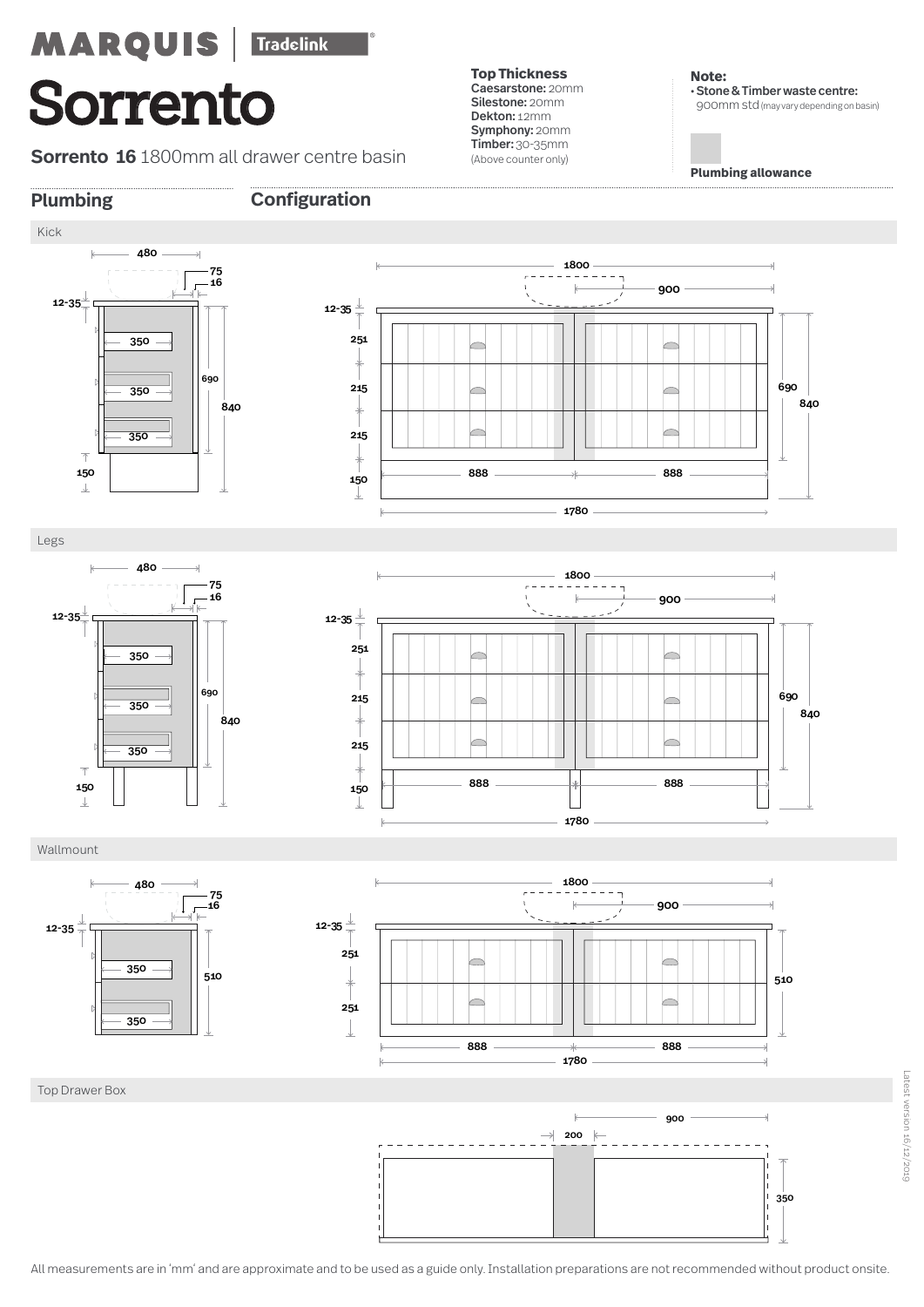**Sorrento 17** 1800mm all drawer double basin

**Top Thickness**  Caesarstone: 20mm Silestone: 20mm Dekton: 12mm Symphony: 20mm Timber: 30-35mm (Above counter only)

**Note:**  • Stone & Timber waste centre: 450mm std(may vary depending on basin)

**Plumbing allowance**



Kick

### **Plumbing Configuration**



Legs





Wallmount





Top Drawer Box

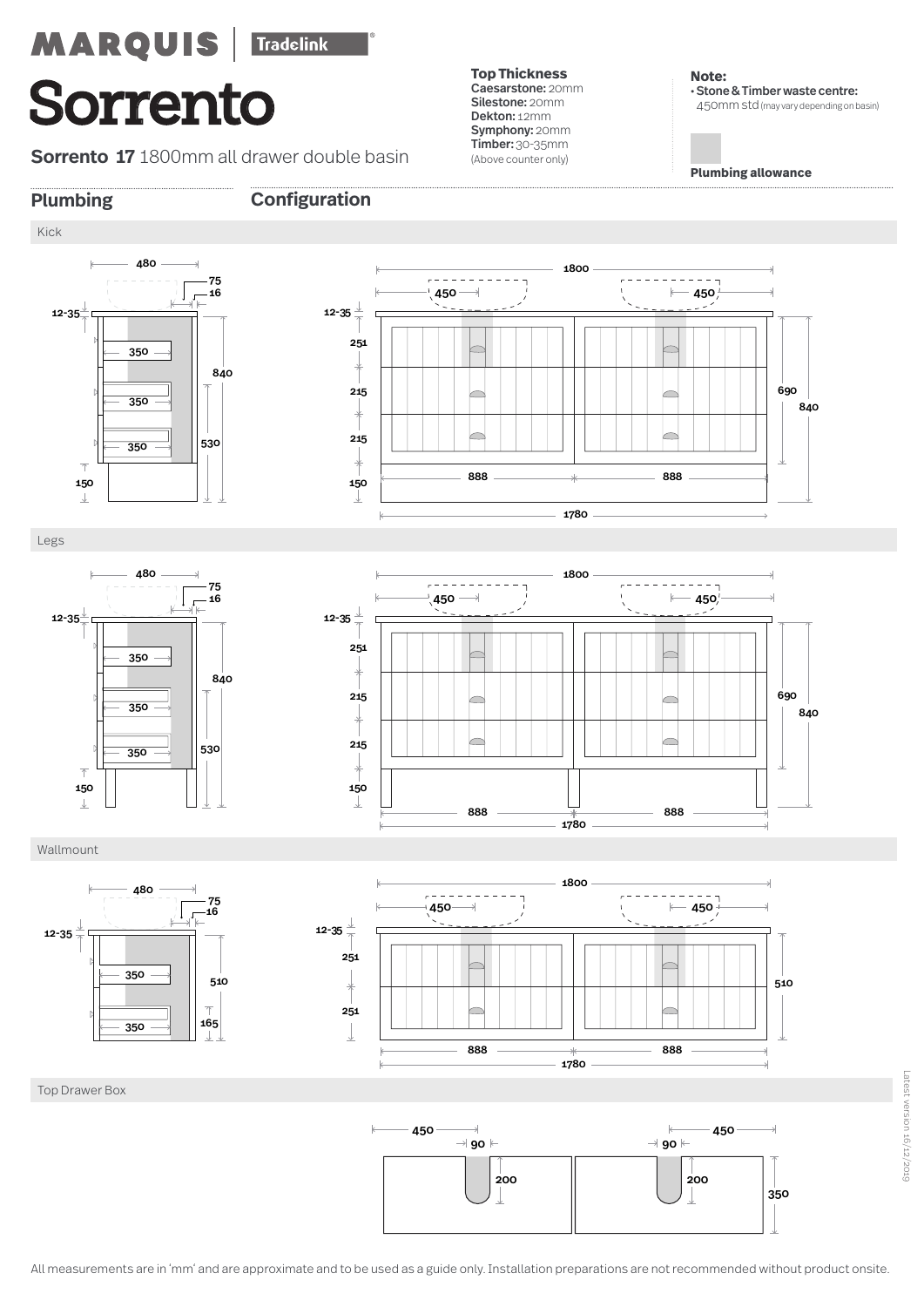**Sorrento 18** 1800mm centre basin

**Top Thickness**  Caesarstone: 20mm Silestone: 20mm Dekton: 12mm Symphony: 20mm Timber: 30-35mm (Above counter only)

**Note:**  • Stone & Timber waste centre: 900mm std(may vary depending on basin)

**Plumbing allowance**





Legs